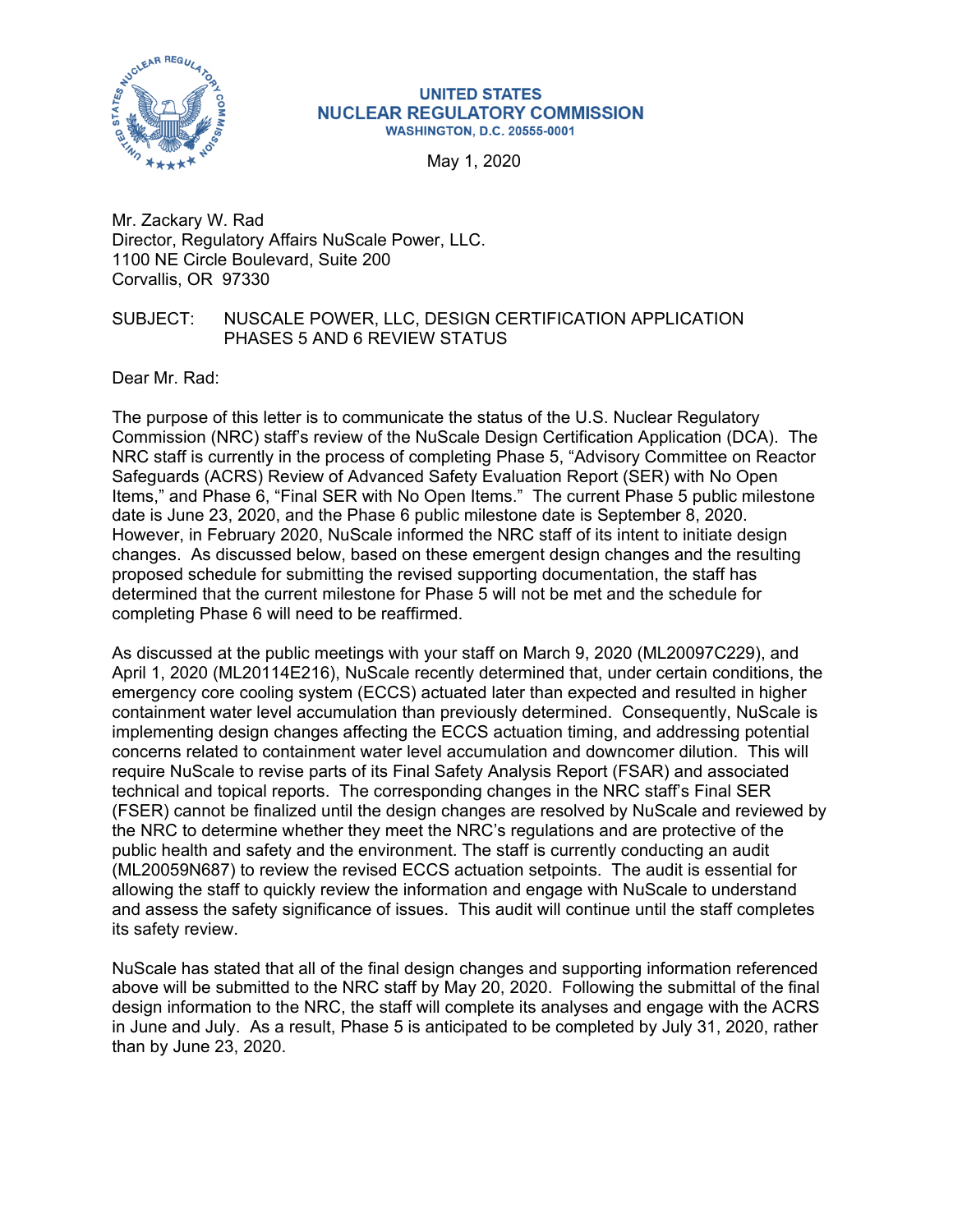Additionally, the staff will reaffirm whether the Phase 6 milestone can be maintained after receiving the May 20, 2020, submittal. NuScale has stated that its schedule for submitting the design changes is predicated on taking the necessary time to maintain safety focus and ensure quality. The NRC appreciates NuScale's positive safety culture as demonstrated by its prompt notification to NRC of the need for the design changes and its open communications on the efforts to complete the safety analyses needed. In a public meeting on April 15, 2020 (ML20114E019), the NRC staff discussed with NuScale the information it expects to receive and the dates by which it must be received. In order to maintain the Phase 6 milestone, it is vital that the NRC receive timely and high-quality submittals from NuScale in accordance with these schedules.

Lastly, it is important to note that any additional changes to the NuScale design will produce additional effects on the review schedule. The NRC will continue to evaluate the review schedule as information is submitted by NuScale. If you have any questions, please contact me at (301) 415-1560 or via e-mail at Anna.Bradford@nrc.gov.

Sincerely,

Anna H. Bradford

Digitally signed by Anna H. Bradford Date: 2020.05.01 12:47:47 -04'00'

Anna H. Bradford, Director, Division of New and Renewed Licenses, Office of Nuclear Reactor Regulation

Docket No. 52-048

cc: DC NuScale Listserv